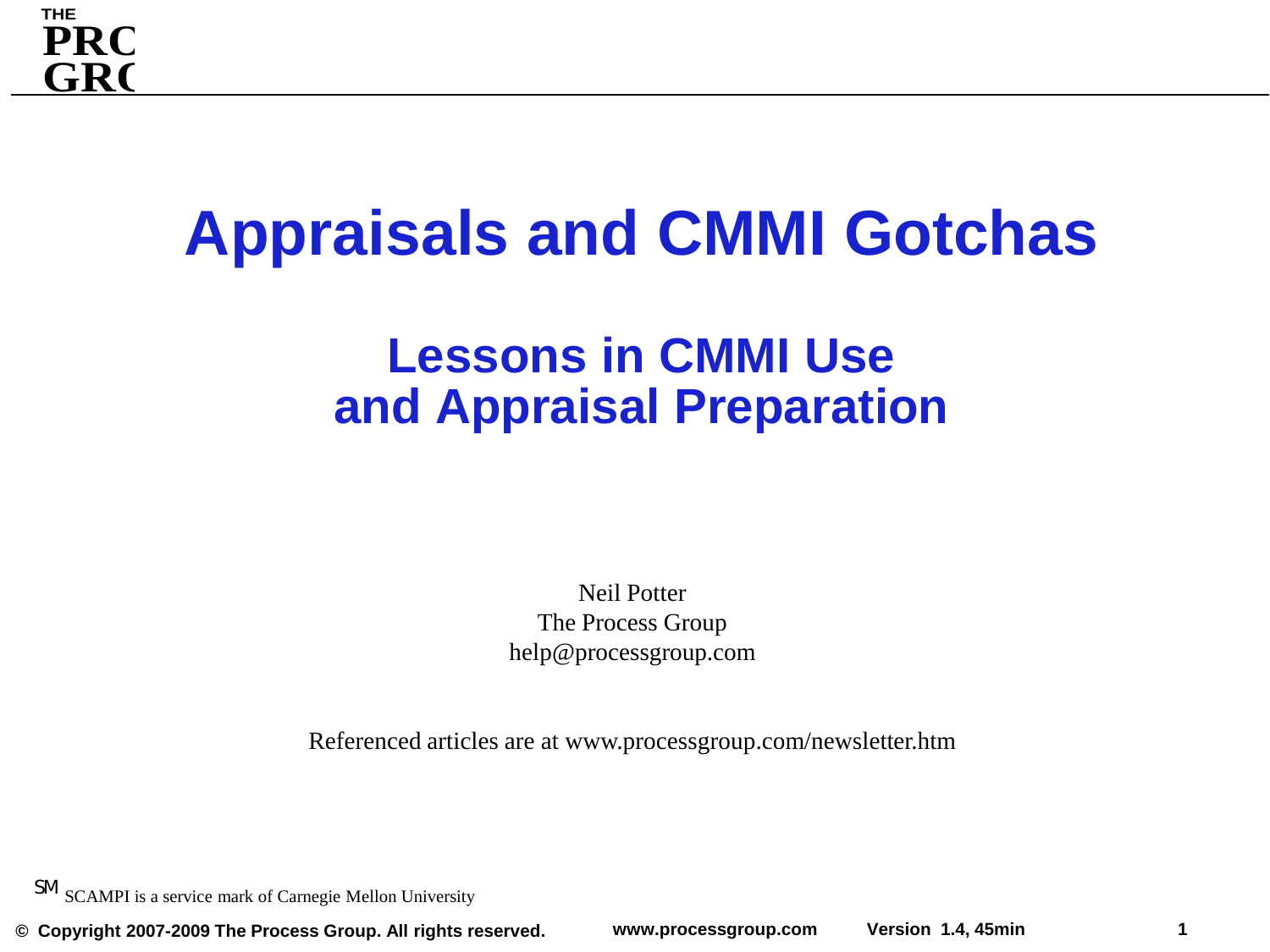

## **Agenda - Part 1**

- **Introduction**
- **CMMI Premise**
- **Documentation**
- **Configuration Management**
- **Measurement and Analysis**
- **Supplier Agreement Management**
- **Project Planning**
- **Project Monitoring and Control**

**2**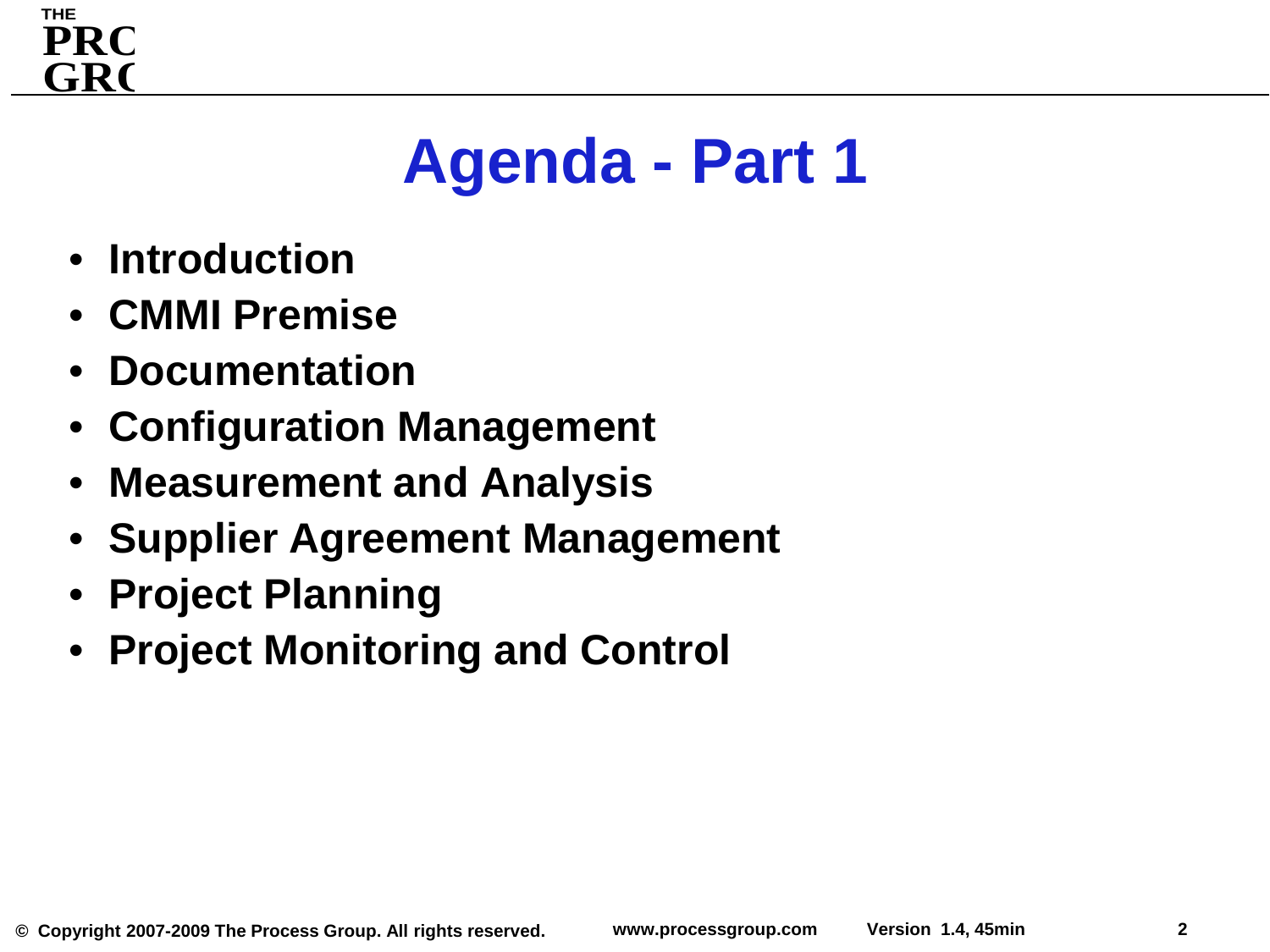

## **Agenda - Part 2**

- **Integrated Project Management**
- **Training**
- **Equal-weighted Process Area practices?**
- **Appraisal Preparation - PIIDing**
- **Appraisal Interview Preparation**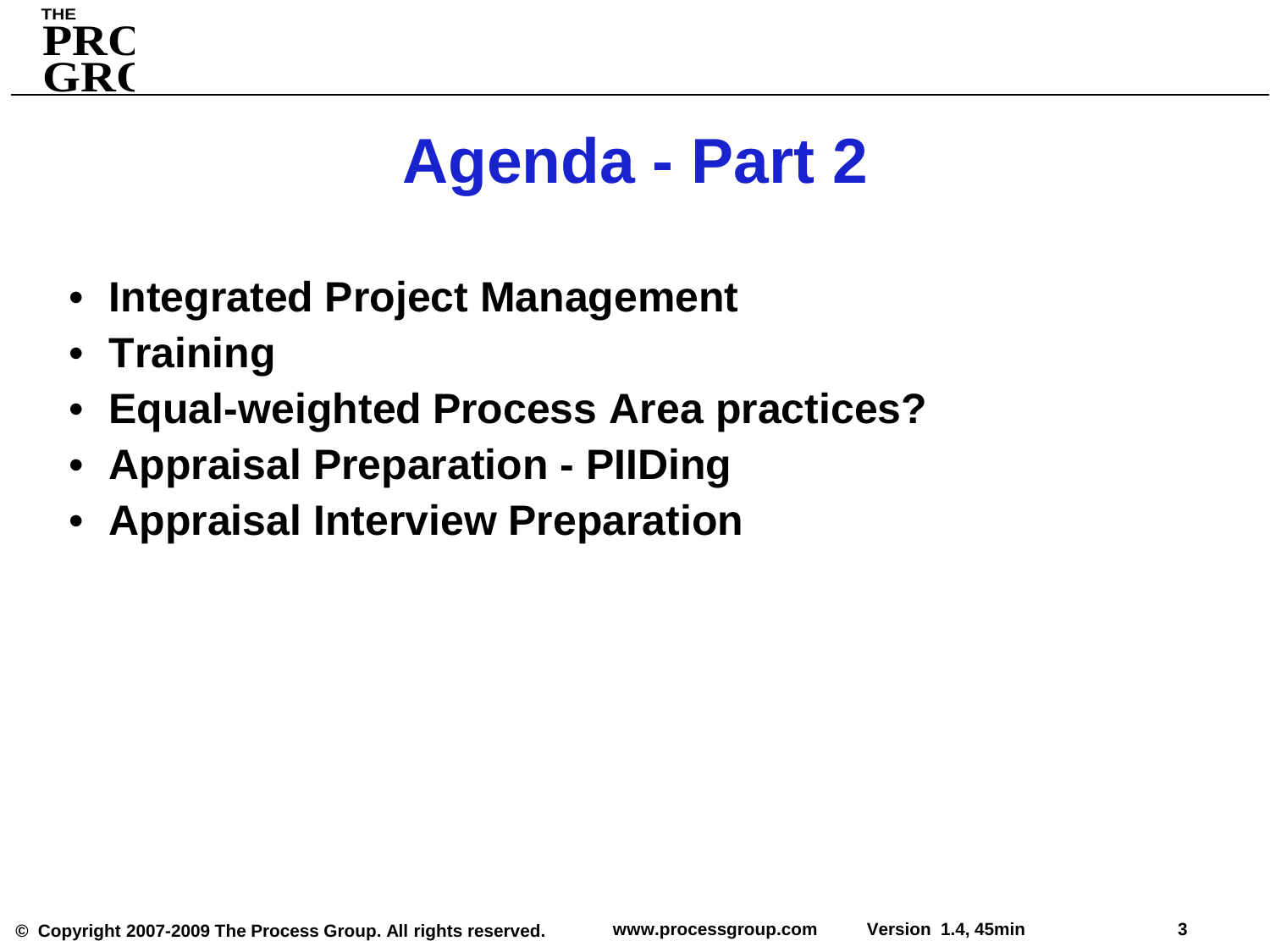### **CMMI HAZARDS! Introduction**

#### **Using CMMI or preparing for an appraisal?**

- Avoid the hazard of creating a **paper factory**, instead focus on organizational results
- Avoid putting the emphasis on the **less important** issues
	- » e.g., policy recital, training records, emails that say "We assigned this to Fred"
- Spend your time making things better, not on a rote exercise
- Know some **common blind spots**



**THE**

**GRO**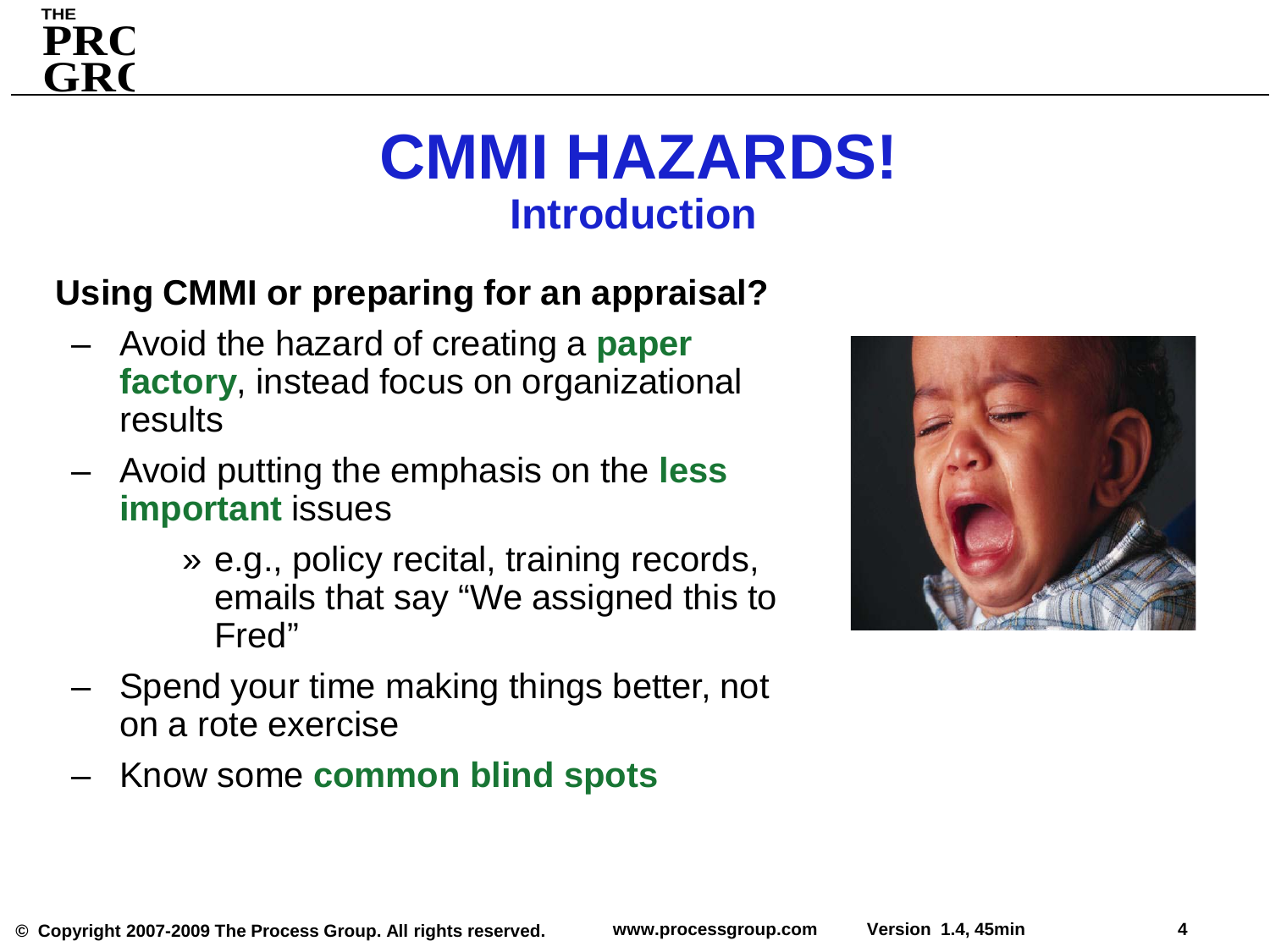

## **CMMI Premise**

- **CMMI practices can:**
	- Reduce project risk
	- Reduce rework and costs
	- Improve output quality and predictability
	- Improve productivity through process improvement and process reuse
- **CMMI:**
	- Can be used to diagnose current state
	- Provides an example roadmap forward
		- » Management/project, engineering/organization, statistics/prediction, variation/mean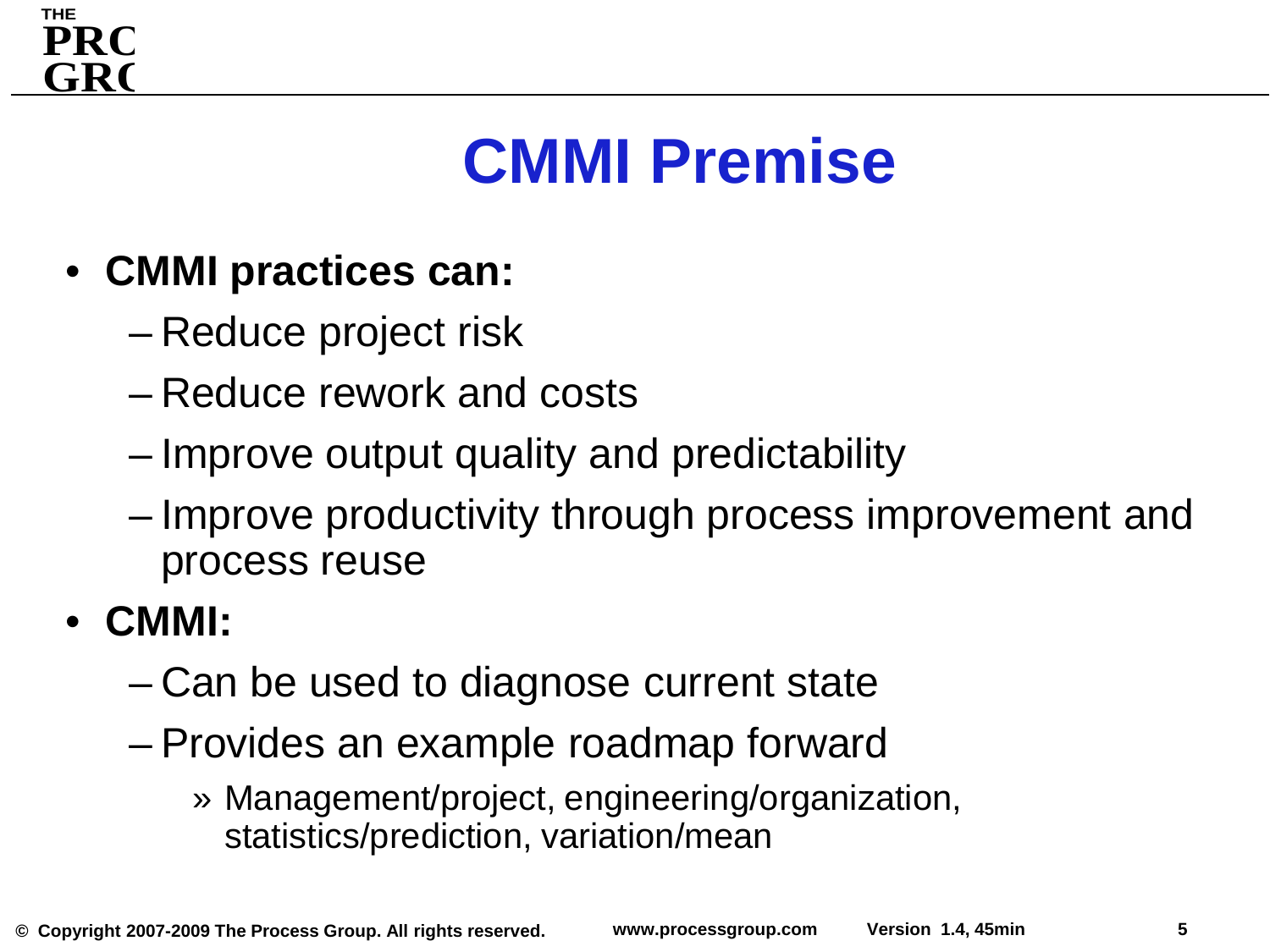#### **THE GRO PRC**

## **Hazard: Drowning in Documentation**

- **Easy to fall into the trap of the paper factory**
	- We are developers, so we develop!
	- What we really need is **guidance** for our jobs
		- » **Capture** best organization engineering and management practices
		- » Not necessarily **repeat** every book known to mankind!
- **What problem are we trying to solve?**
	- Make engineering easier, quicker, less hassle - NOT MORE



[Newsletter "documentation"]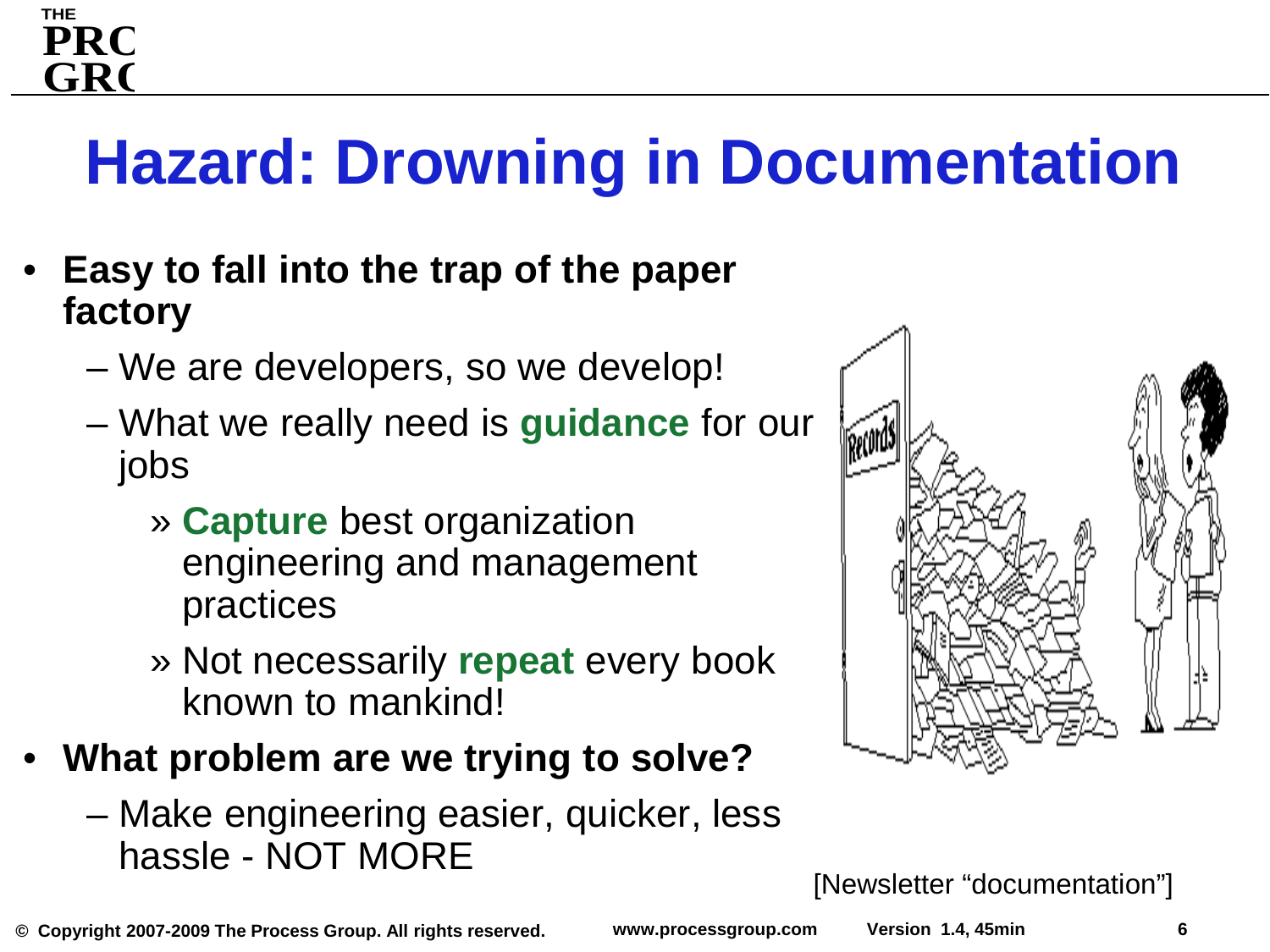## **Configuration Management (CM) Hazard: over-simplification**

- **CM looks pretty straight forward, once people start to understand the discipline**
- **Don't avoid Configuration audits - make them useful [SP 3.2]**
	- Use physical audits to help ensure that products are released correctly, e.g.,
		- » Verify **differences** between source and release = change list
		- » Compare **checksum** value between source and release
- **What problem(s) are we trying to solve?**

**THE**

**GRO**

**PRO**

- Producing the right stuff and getting it to the customer
- Keeping track of our stuff, protecting ourselves from loss

SP 3.2: Perform configuration audits to maintain integrity of the configuration baselines.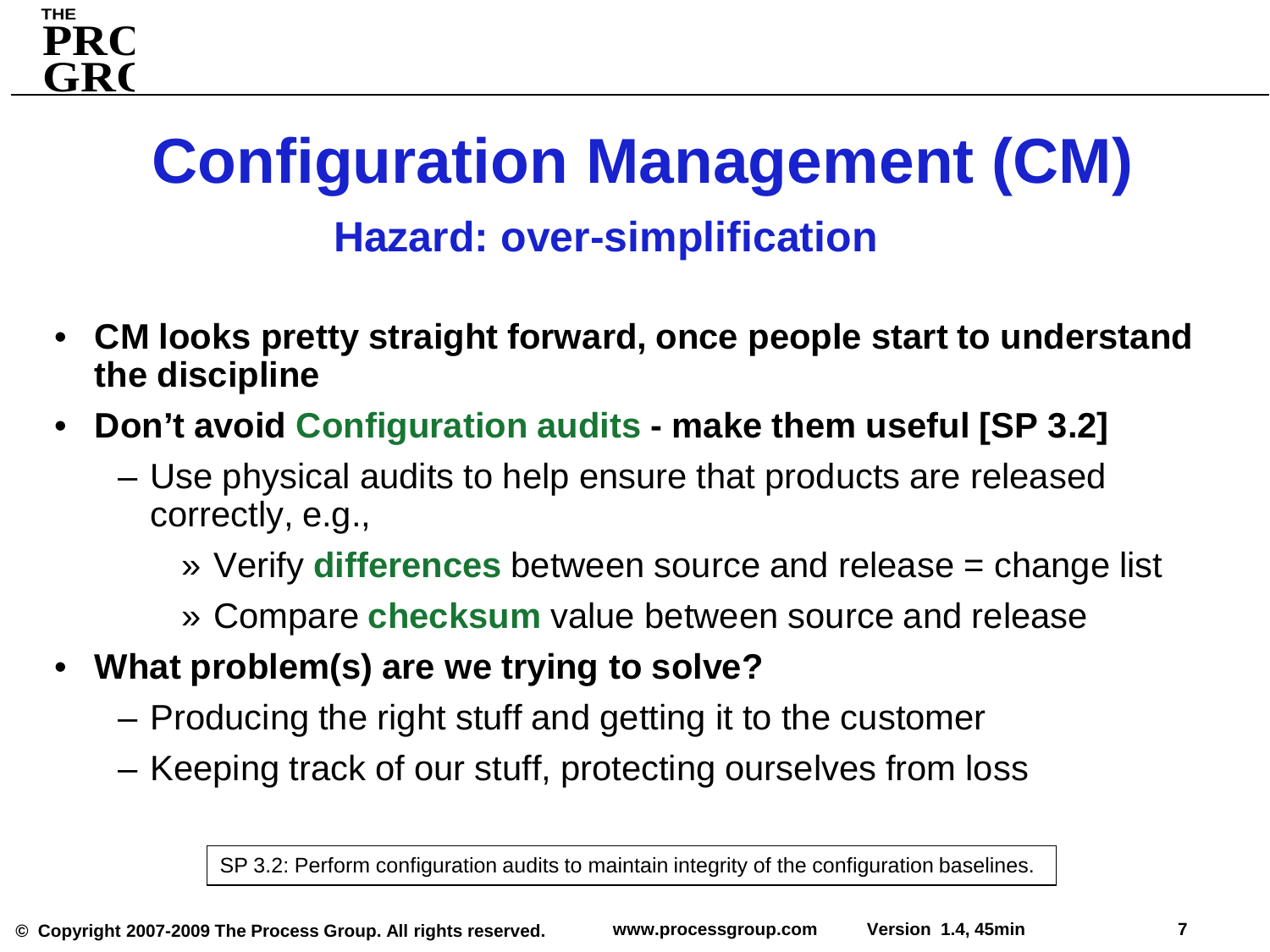### **Measurement and Analysis (MA) Hazard: skip parts or overkill**

- **Organizations often have metrics but entirely skip the first half of this Process Area:**
	- Defining: objectives, metrics, analysis, reporting, information storage
- **Or take the other extreme and overdo measurement and goal definitions**
	- 34 objectives, a procedure for documenting objectives, 82 core metrics
- **Need a good balance for:**

**THE**

**GRO**

**PRO**

- Spending enough time to arrive at **appropriate goals**
- Specifying what **measures** are needed
- Clarifying how they will be **analyzed and stored**
- **What problem are we trying to solve?**
	- Knowing why we are measuring in order to get the most value out of it and not waste time on useless metrics

[Newsletter "measurement"]

**© Copyright 2007-2009 The Process Group. All rights reserved. www.processgroup.com Version 1.4, 45min**

**8**

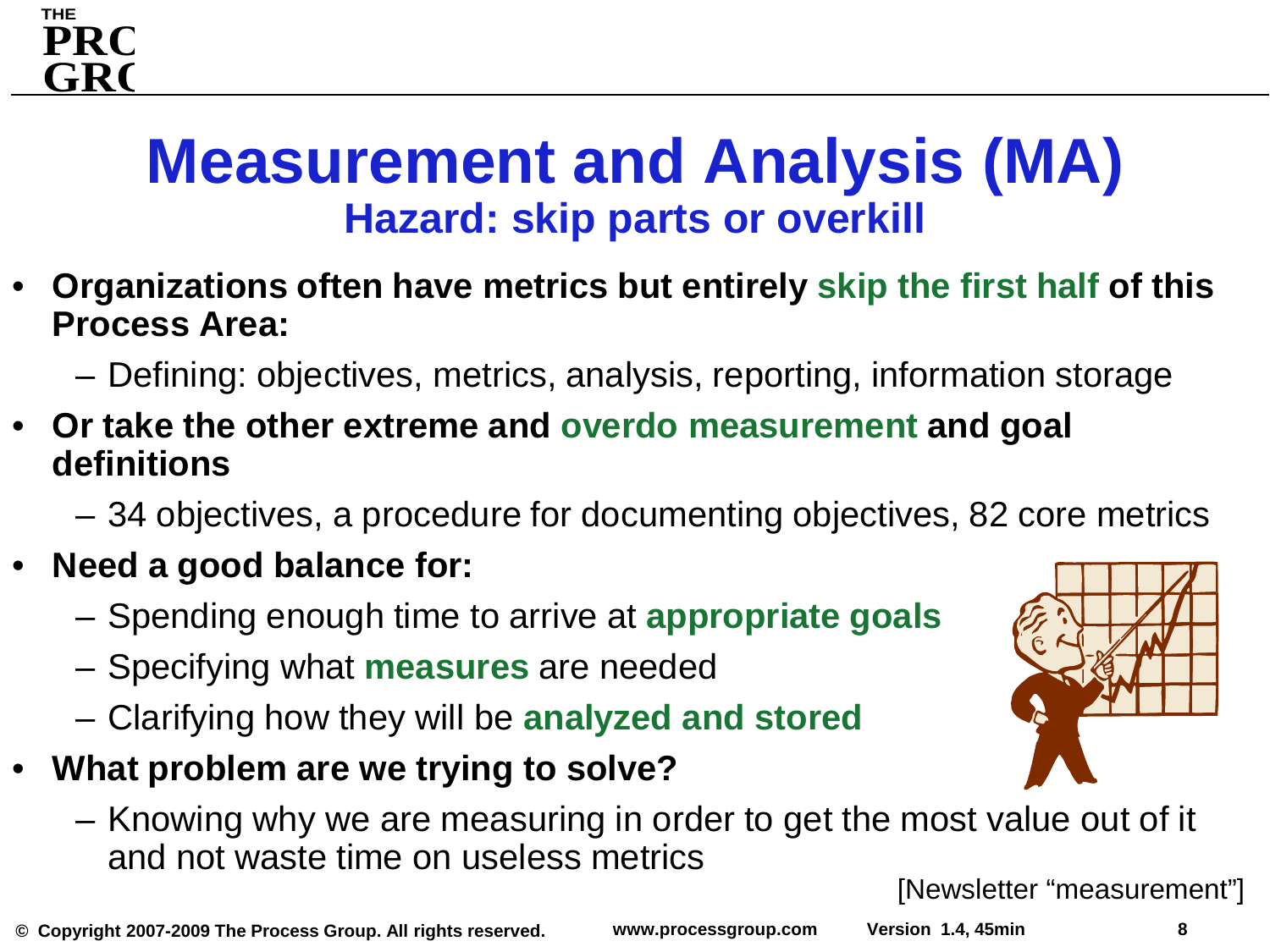#### **GP 2.8/3.2 and Over-simplified MA Hazard: I measured it because CMMI SAID I HAD TO!**

- **MA comprises of only 7 PA measures, and GP 2.8 and 3.2 are academic**
	- What is it telling you?

**THE**

**GRO PRC** 

#### • **What problem are we trying to solve?**

- GP 2.8 (on each PA) How's it going this time?
- GP 3.2 (on each PA) Are the PA related processes as implemented meeting our needs, getting better or worse?
- MA should help you run your business, not just CMMI!

GP 2.8: Monitor and control the <x> process against the plan for performing the process and take appropriate corrective action.

GP 3.2: Collect work products, measures, measurement results, and improvement information derived from planning and performing the <x> process to support the future use and improvement of the organization's processes and process assets.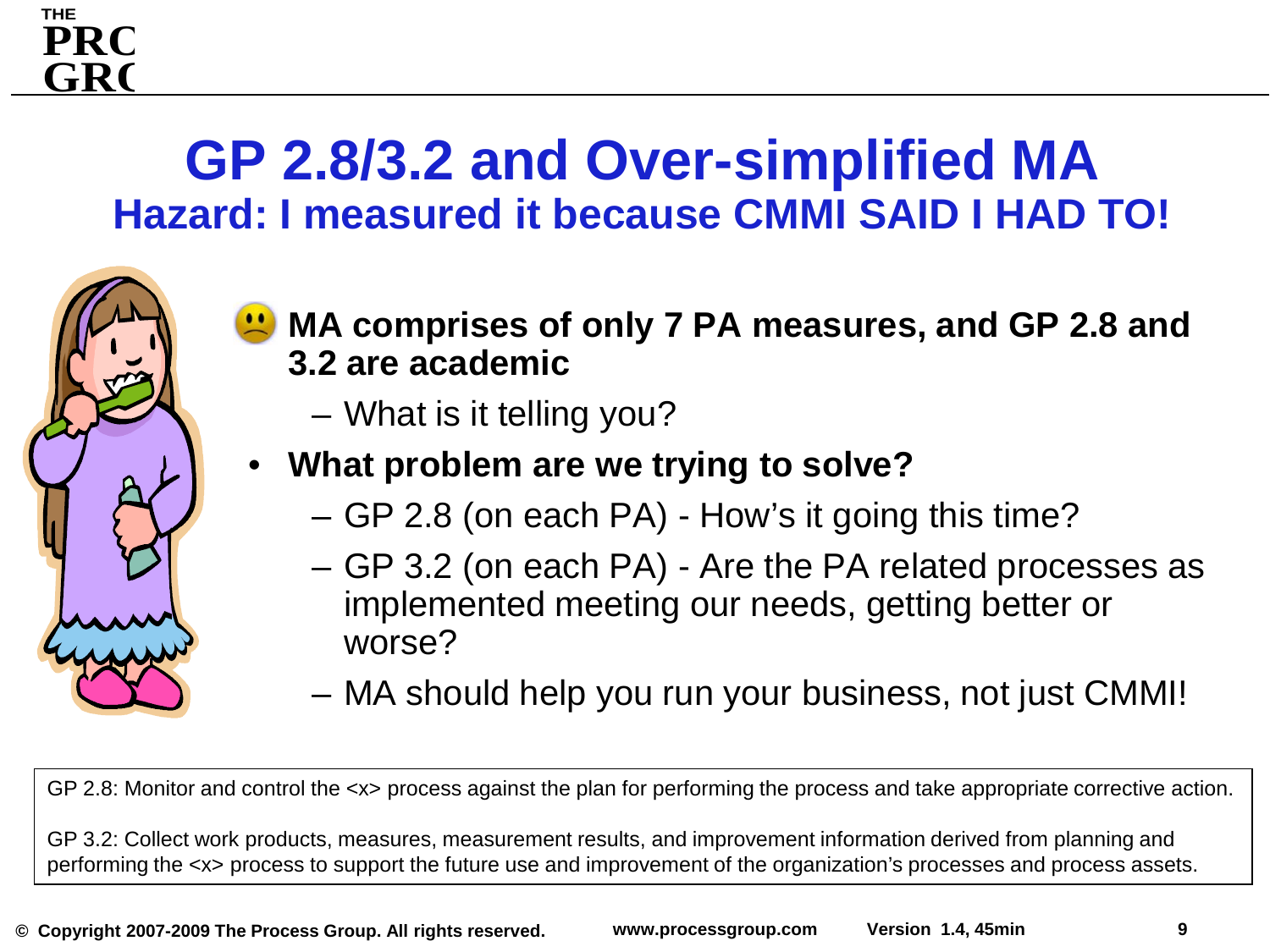# **Project Planning (PP)**

**Hazard: skimping on size estimation and risk management**

- **Many people either skip size, or don't spend enough time finding a good use for size or attribute estimation [SP 1.2]**
	- "My project size is 2,000 hours"
	- "I estimate Lines of Code, but track effort"

#### • **Others underutilize risk at the project level [SP 2.2]**

- Risks should come from the team, not just the manager
- Risks should be more than boilerplate "We might not have resources"
- Risks should be made very visible to customers + management
- **What problem are we trying to solve?**
	- Clarifying **how big the project is**
	- Understanding what can **really** go wrong
	- Thinking through potential issues ahead, while there is **time to react** / recover

SP 1.2 Establish and maintain estimates of the attributes of the work products and tasks. SP 2.2 Identify and analyze project risks.

**© Copyright 2007-2009 The Process Group. All rights reserved. www.processgroup.com Version 1.4, 45min**



[Newsletter "attributes"]



**THE**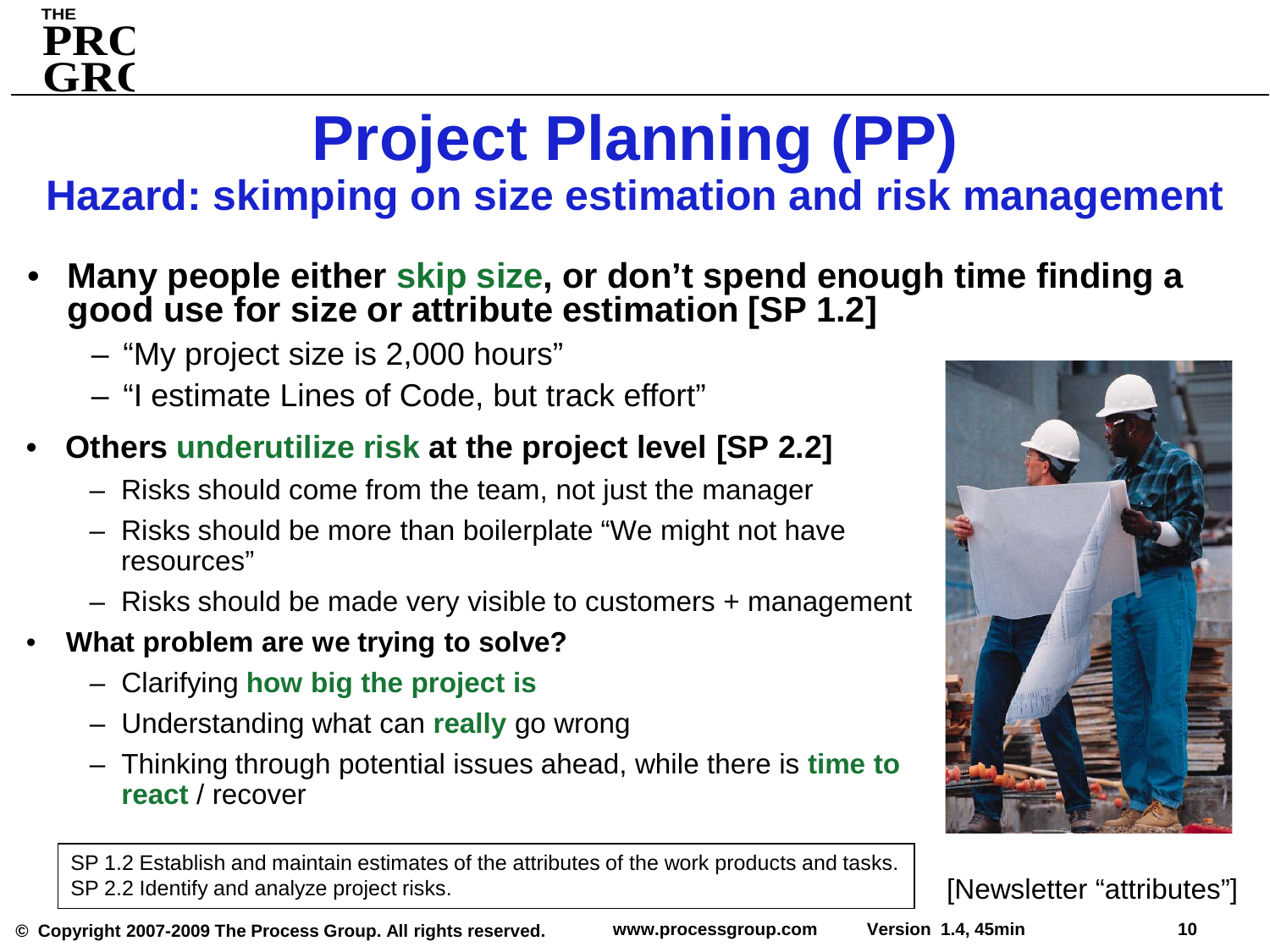### **Project Monitoring and Control (PMC) Hazard: missing valuable information that could save the day**

- **No useful way to track actual work progress [SP 1.1], e.g.,**
	- Actual work effort (**labor**)

**THE**

**GRO**

**PRC** 

- Actual amount of work accomplished (**size**)
- **What problem are we trying to solve?**



- Know the **volume of work** and how much each project **actually costs**
	- » How much we lost this time, or how much future projects might cost
- Proactively manage and identify re-planning points while there is time to recover

#### » **Identifying large changes in effort or size**

SP 1.1 Monitor the actual values of the project planning parameters against the project plan. | [Newsletter "attributes"]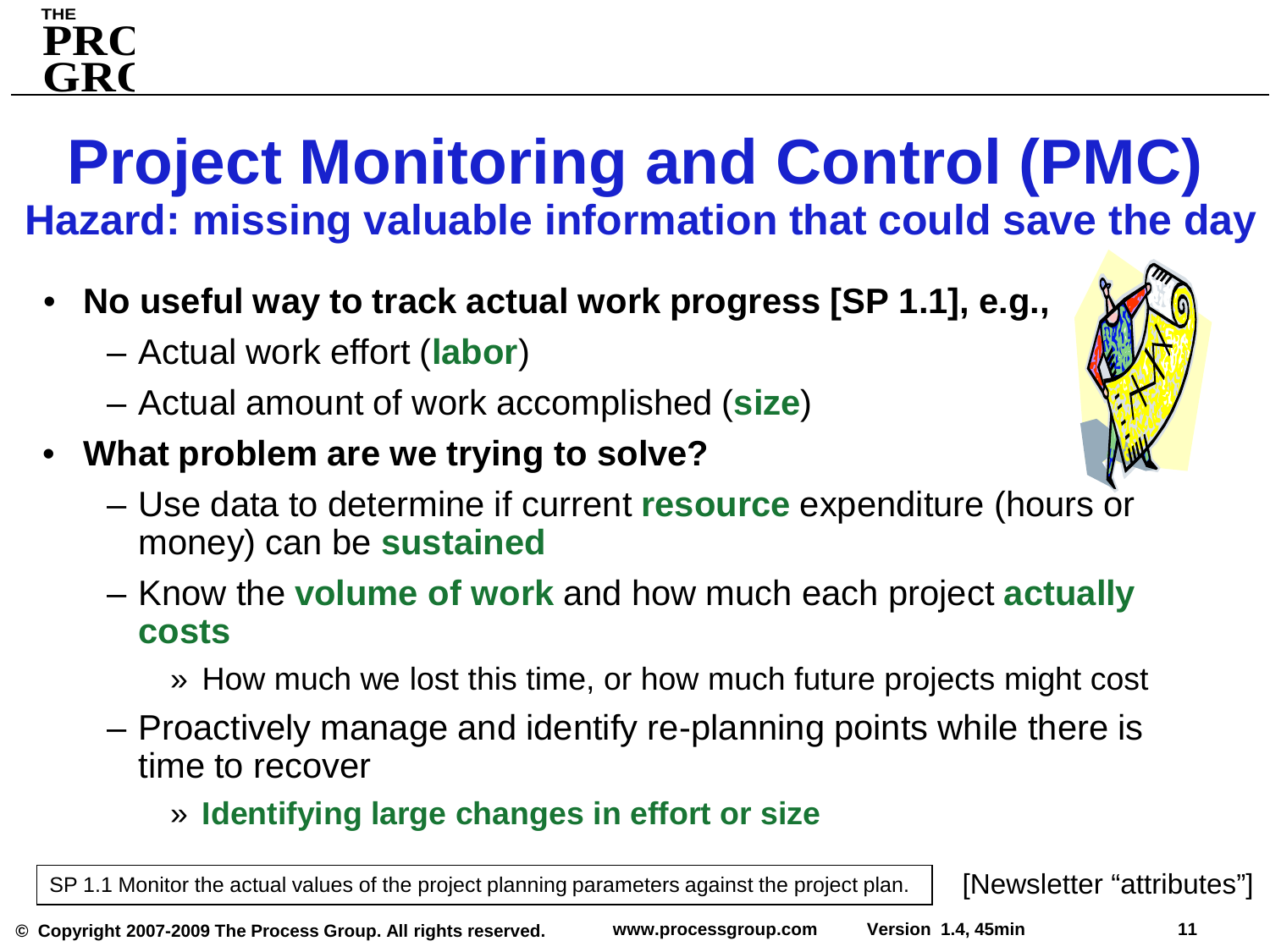## **Integrated Project Management (IPM) Hazard: not having proactive visibility**

- **Not use thresholds to trigger corrective action [SP 1.5]**
	- At Level 3, corrective action and escalation are more objective ("We are 10% behind") than emotional ("I think things will speed up")
	- Organizational and project knowledge are used to establish thresholds
- **Process tailoring not based on organizational learning [SP 1.1]**
	- Level 3 is often interpreted as "**Processes are standardized** across all projects," rather than "**Standard processes are tailored** for each project"
- **What problem are we trying to solve?**
	- We have MEANINGFUL data, let's really use it!
	- Have organizational wisdom available and used

SP 1.5 Manage the project using the project plan, the other plans that affect the project, and the project's defined process.

**THE**

**GRO**

**PRO**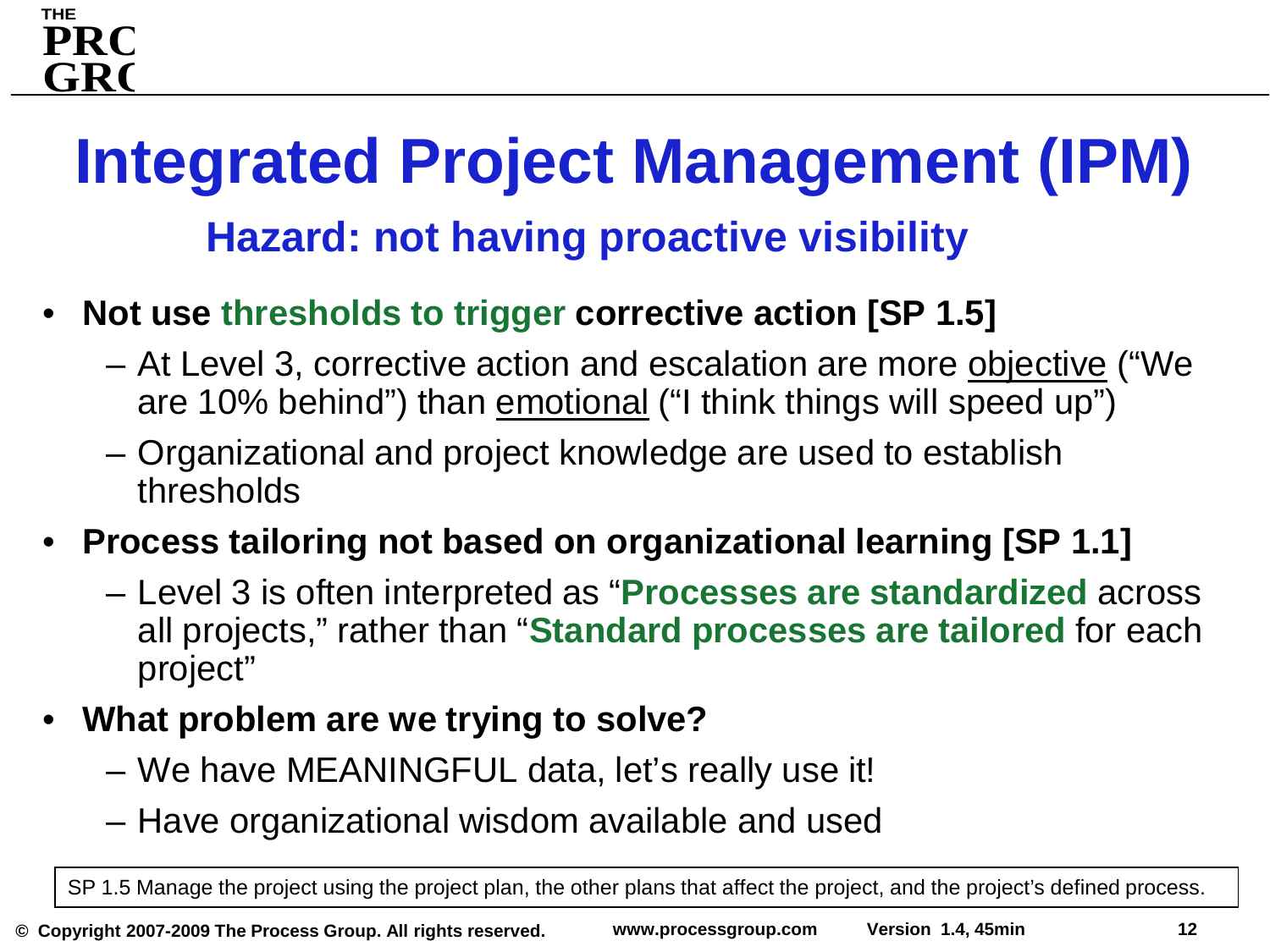### **Integrated Project Management (IPM) Without Historical Data? Hazard: databases full of data are not enough!**

- **Organizational Process Definition (OPD) and IPM not well understood**
	- OPD sets up a Process Asset Library and measurement repository for use by projects (IPM)
	- Not all Lead appraisers know or communicate this
- **What problem are we trying to solve?**
	- Run projects based on historical and current data



**THE**

**GRO**

**PRO**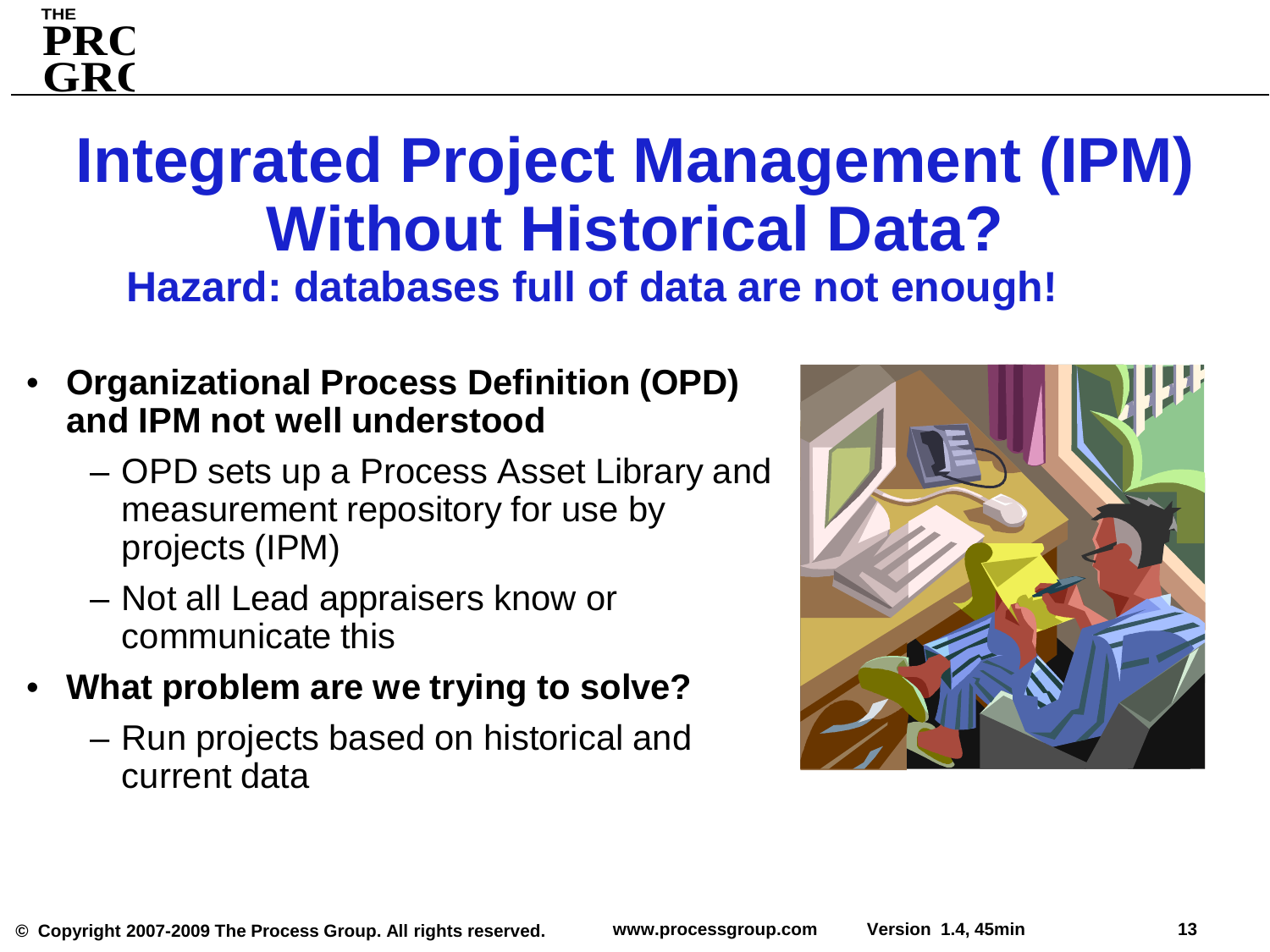### **Do Software Engineers Need Training? Hazard: trivial training**



**THE**

**GRO PRC** 

- **Project Planning (Sp 2.5)**
	- Make sure you have the skills for THIS project
- **Organizational Training**
	- Make sure you have the skills for current work, and work to come
- **What problem are we trying to solve?**
	- Engineers and managers don't have the skills to perform their roles correctly (as per process definition) and/or efficiently
	- Prevent mistakes due to lack of skills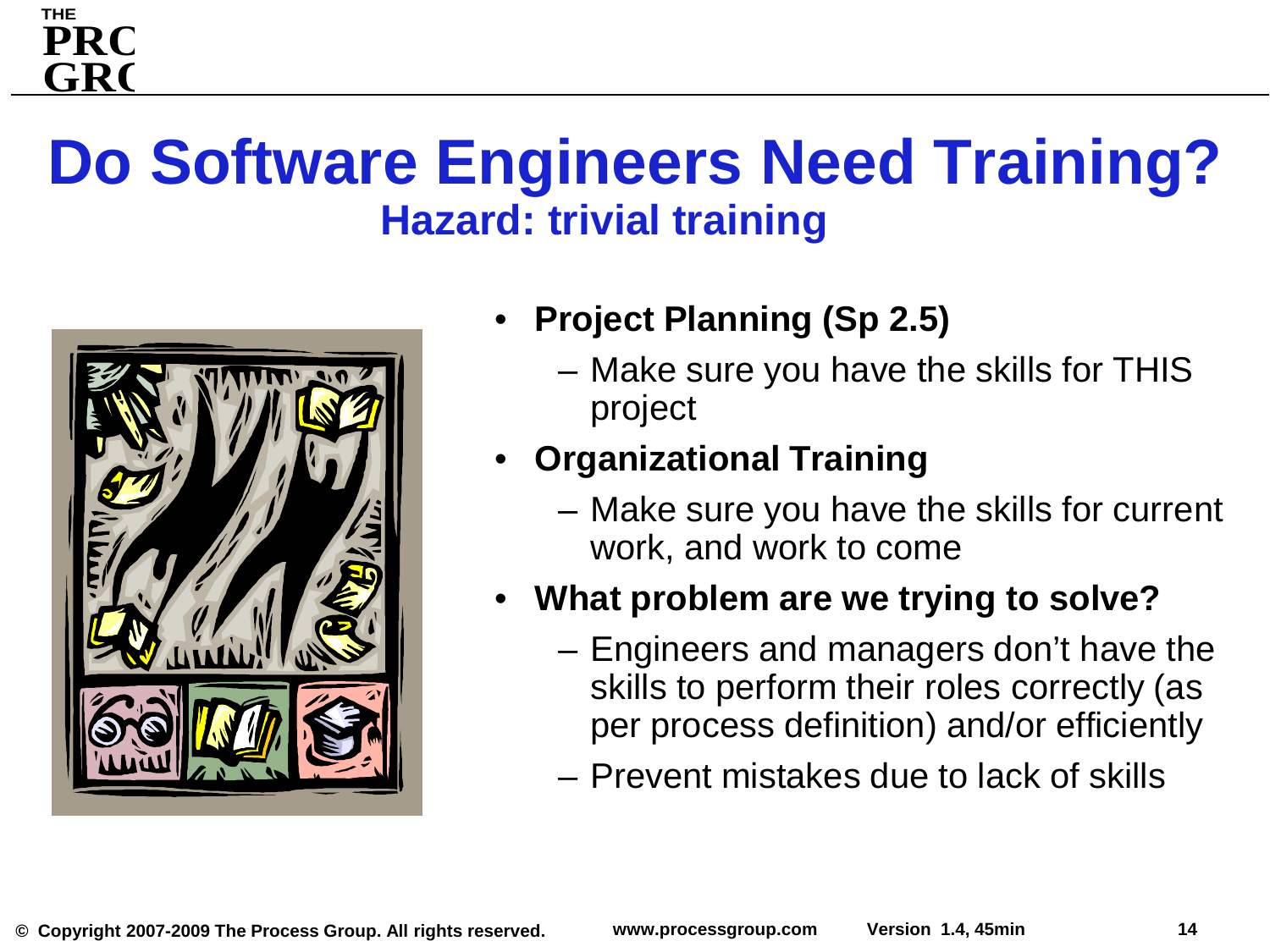#### **THE GRO PRC**

### **Equal-weighted Process Area practices? Hazard: each process area practice is treated as EQUAL**

- **Each CMMI practice should not necessarily be equally weighted during implementation. Example:** 
	- Policy vs. estimating effort or risk
	- Training records vs. performing validation
- **The correct weighting can be given when you:**
	- Focus on what you are trying to accomplish (real jobs)
	- Use the CMMI and its components to improve
	- Fix real problems



- **What problem are we trying to solve?**
	- Real world, day-to-day work gets better (easier, faster, higher quality, less stress, less busy-work, less rework, less risk)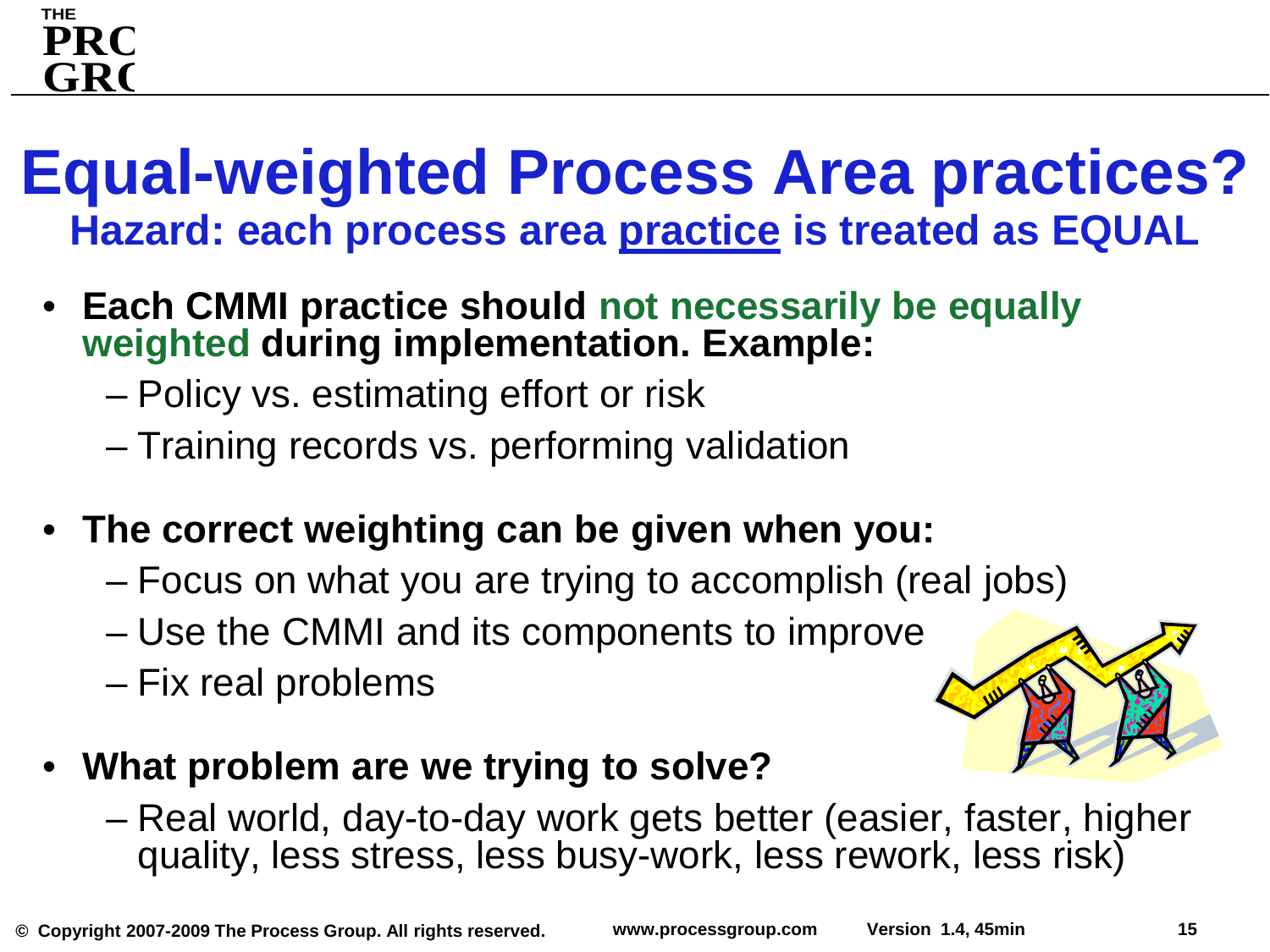#### **GRO PRO**

**THE**

### **Appraisal Preparation - PIIDing\* Hazard: creating documents to please the appraiser**

- **As an appraisal date approaches, people find themselves focused on providing required appraisal evidence:**
	- A lot of time can be **wasted chasing down documents**
	- When practices are **institutionalized** correctly, the evidence needed **already exists**
- **What problem are we trying to solve?**
	- Evidence should never be created to please an appraiser
	- Artifacts examined should be the **real work** of the organization
	- For example, evidence of responsibilities could be an organization chart or a schedule with assignments

\*Practice Implementation Indicator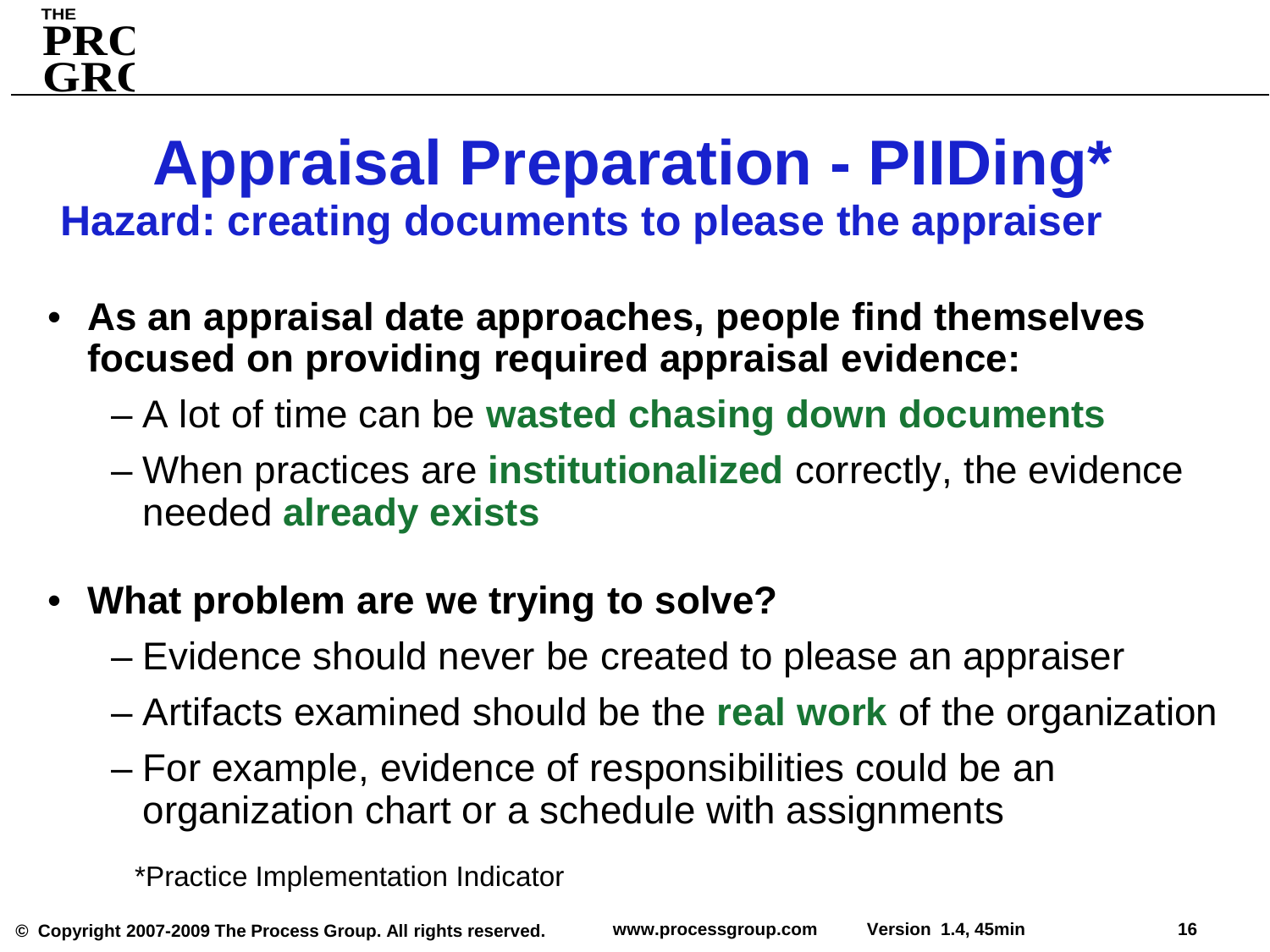### **Appraisal Interview Preparation Hazard: wasting time rehearsing**

- **Some people prepare using mock interviews**
	- Appraisals should be about how you DO YOUR **REAL** work
	- Interview practice might make folks feel more comfortable, but this can:
		- » Induce stress over remembering to say the right answers
		- » Focus your people on CMMI terms and rote answers
- **What problem are we trying to solve?**
	- Time to practice for an appraisal takes away from getting real work done
	- Participants should be able to answer the questions because the answers describe how they do their jobs



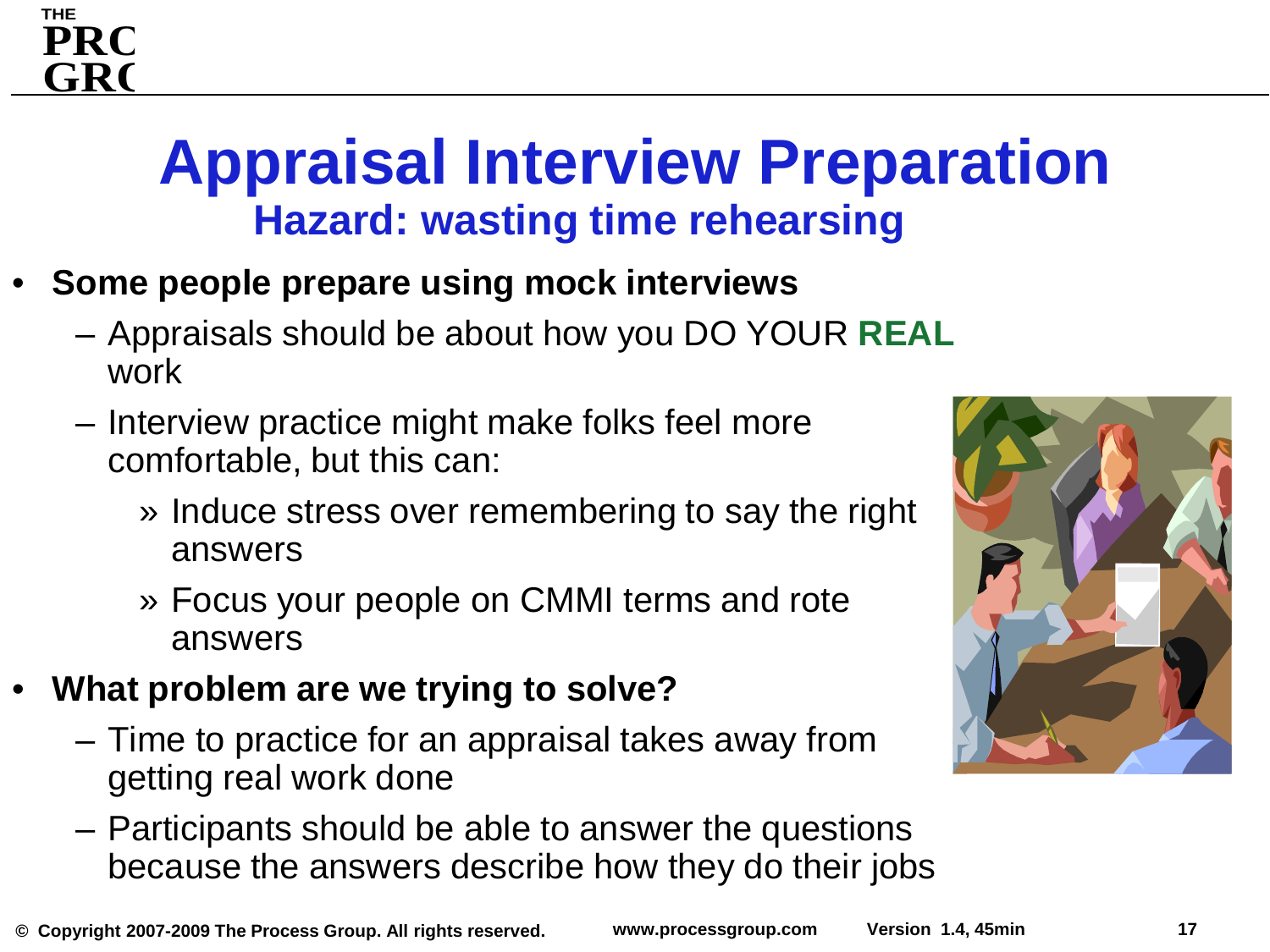

### **Q & A**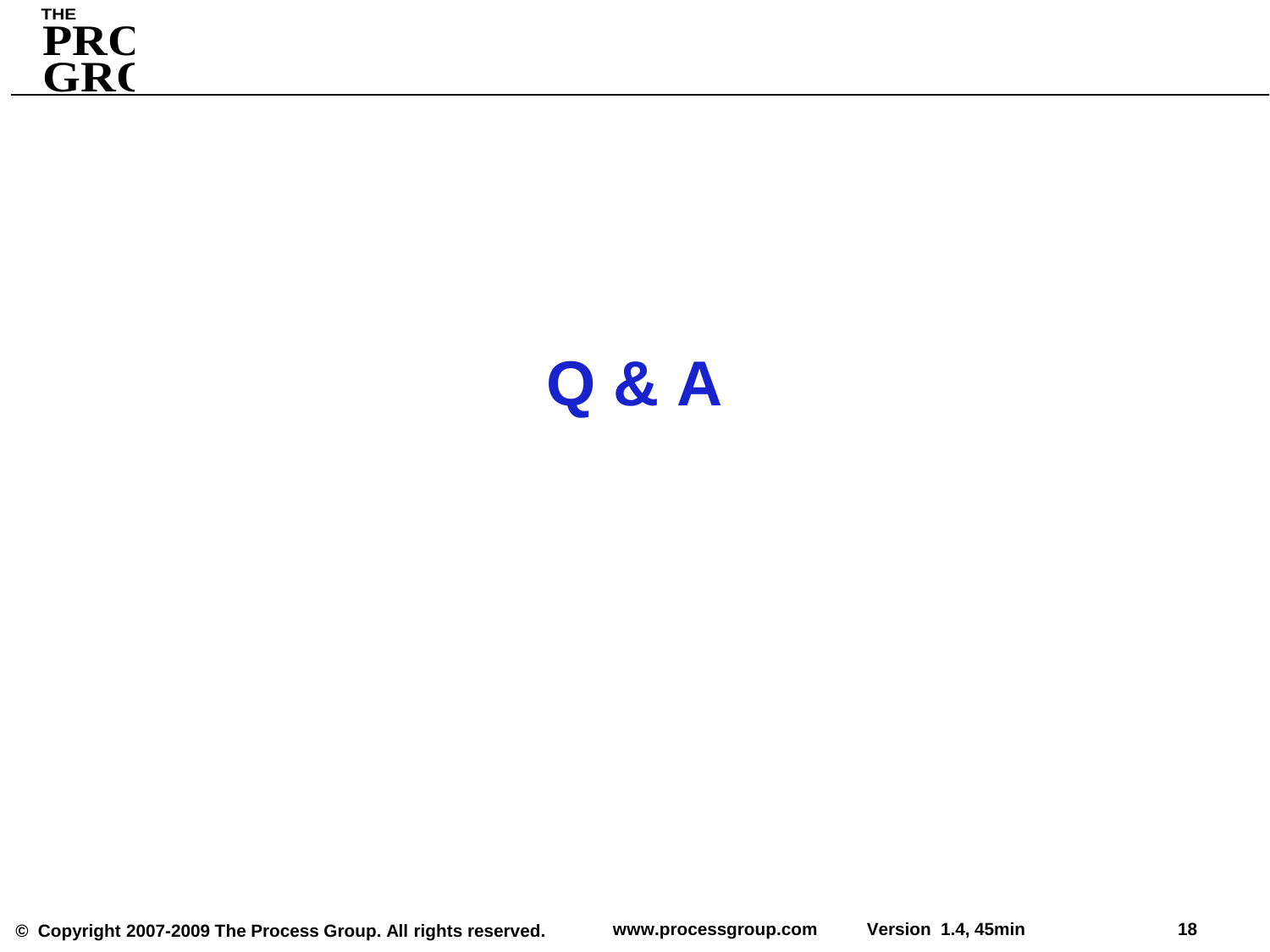

## **Additional Slides**

**19**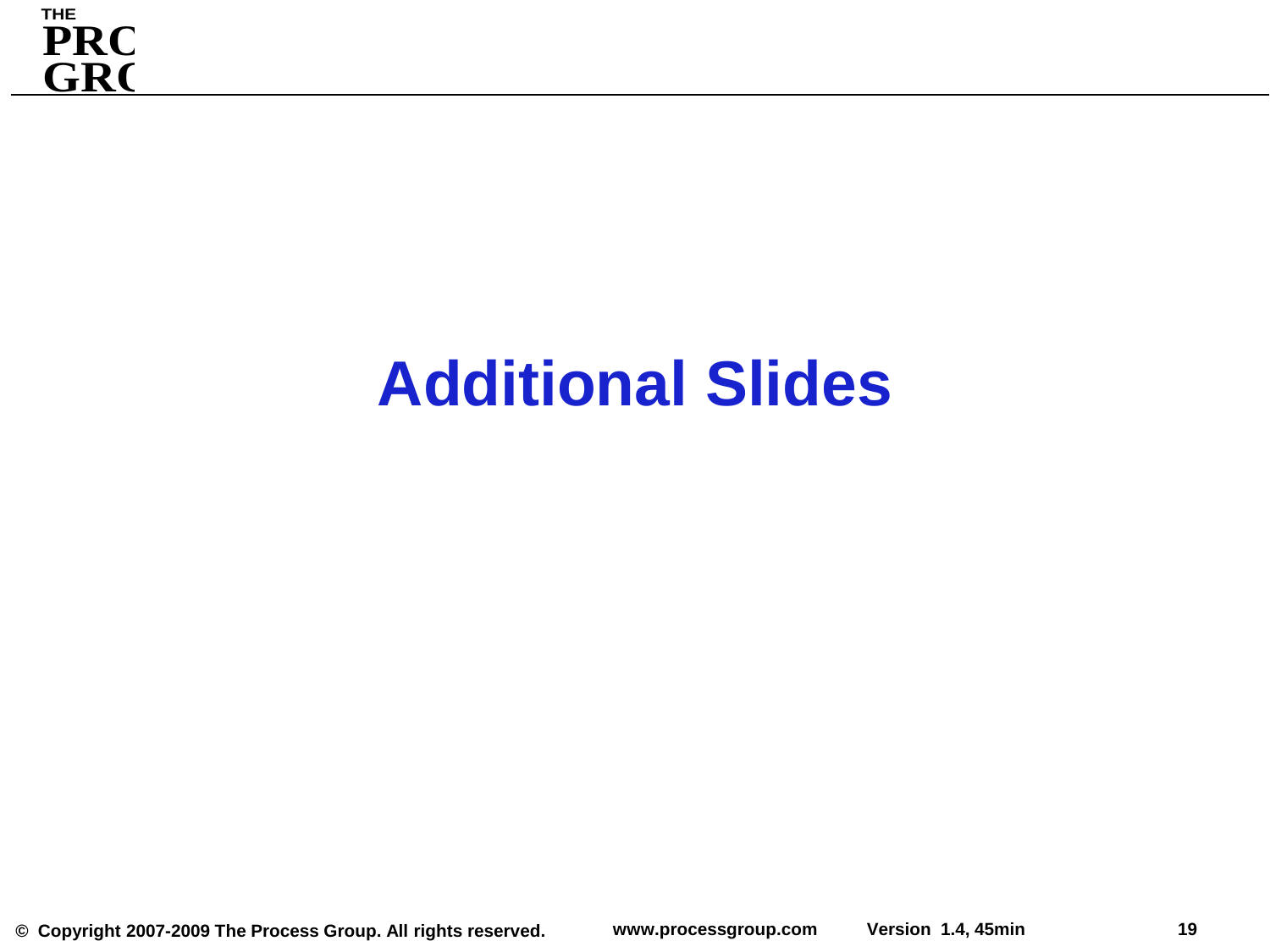### **Supplier Agreement Management (SAM) Hazard: ill-advised avoidance**

- **A group might declare SAM Not Applicable:**
	- They really do have a supplier, but are used to dealing with them
- **Initially there are no suppliers**
	- Then suppliers are added, but SAM is not invoked
- **What problem(s) are we trying to solve?**
	- Assessing and managing risks caused by suppliers
	- Establishing agreements and expectations for delivery
	- Providing visibility into supplier activities before it is too late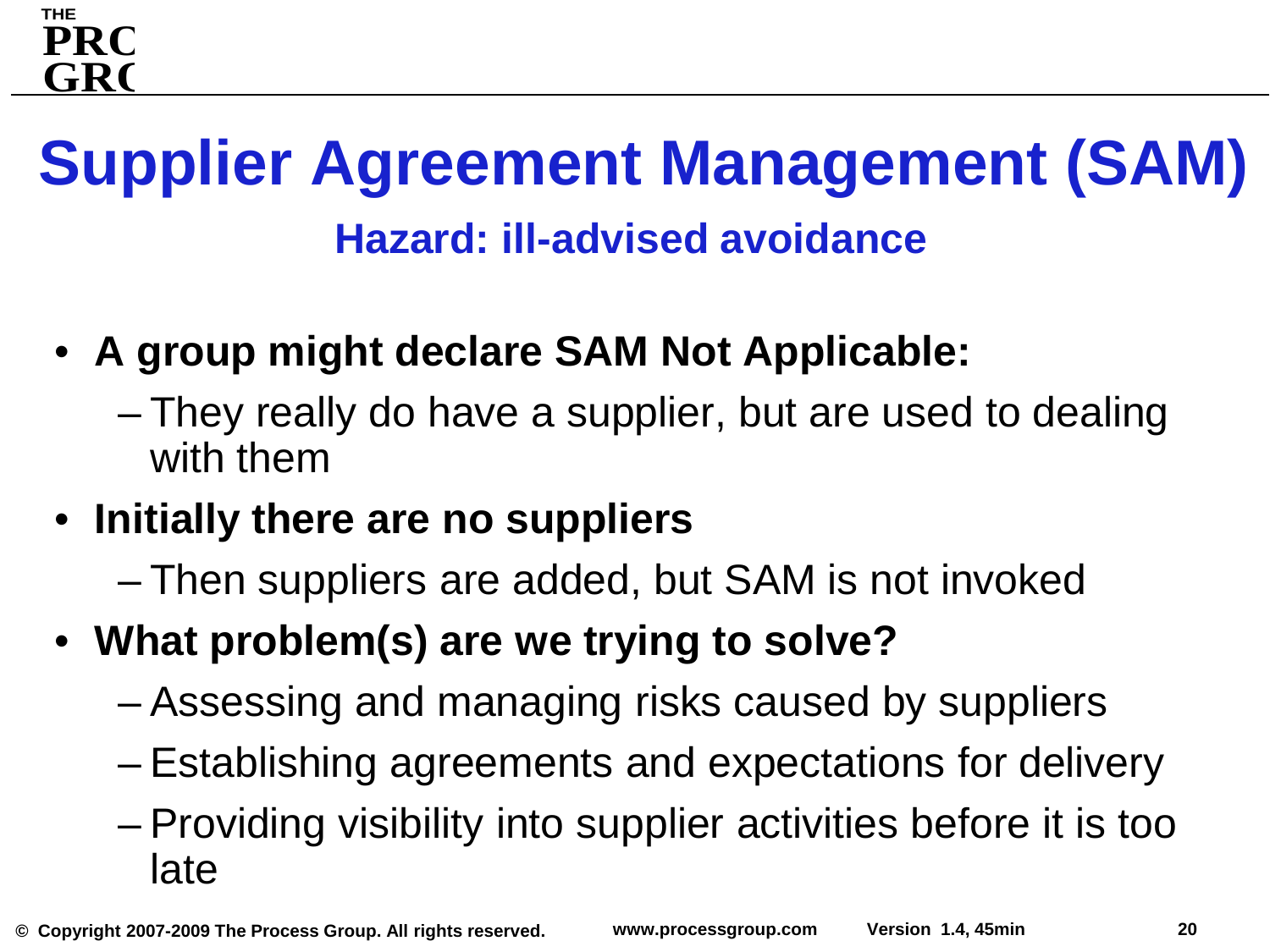## **Maturity Level 4**

**Hazard: having a metric or statistics wizard is enough**

- **Assume that if we can just find that one magic metric, we will be Level 4 (maybe even 5)**
	- It's not really about a metric or two; it's about using **statistical thinking** to do your work!
- **Assume that a metrics person can do all of Quantitative Project Management (QPM)**
	- Allowing project managers to focus on their regular day-to-day tasks!



- **What problem are we trying to solve?**
	- Understand statistical variation and remove special causes
	- Run projects quantitatively and **sub processes statistically**
	- Base decisions on what we now know and predict ahead

**THE**

**GRO**

**PRO**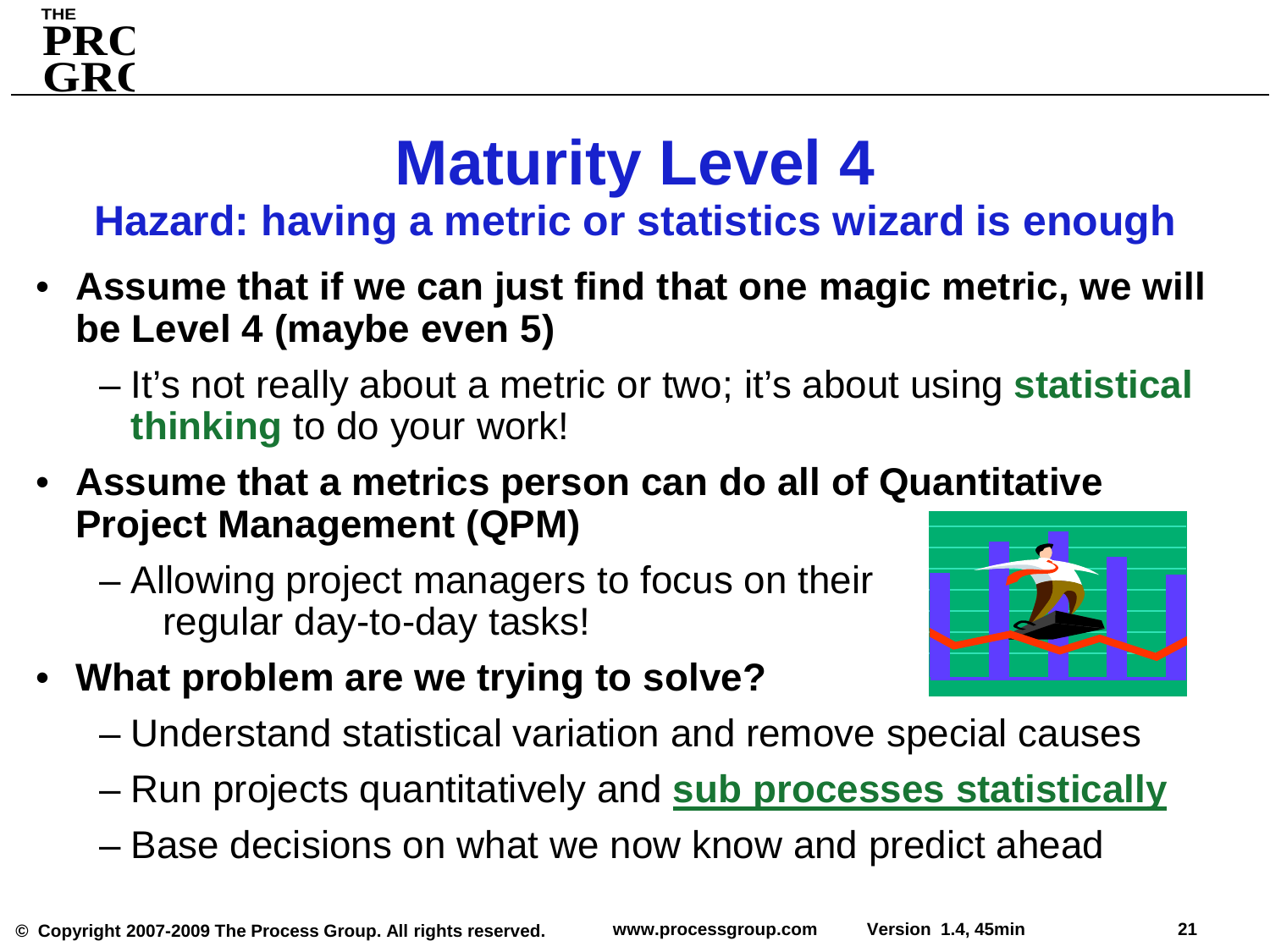### **Level 4 Without SPC? Hazard: numbers alone are not enough!**

• **Very specific words used in the model**

**THE**

GR(

- Run projects quantitatively and **sub processes statistically**
	- » Understand statistical variation
	- » Remove special causes of variation
	- » Use some type of **SPC**
- **What problem are we trying to solve?**
	- Make business decisions based on calculated natural bounds
	- Use data to predict outcomes statistically



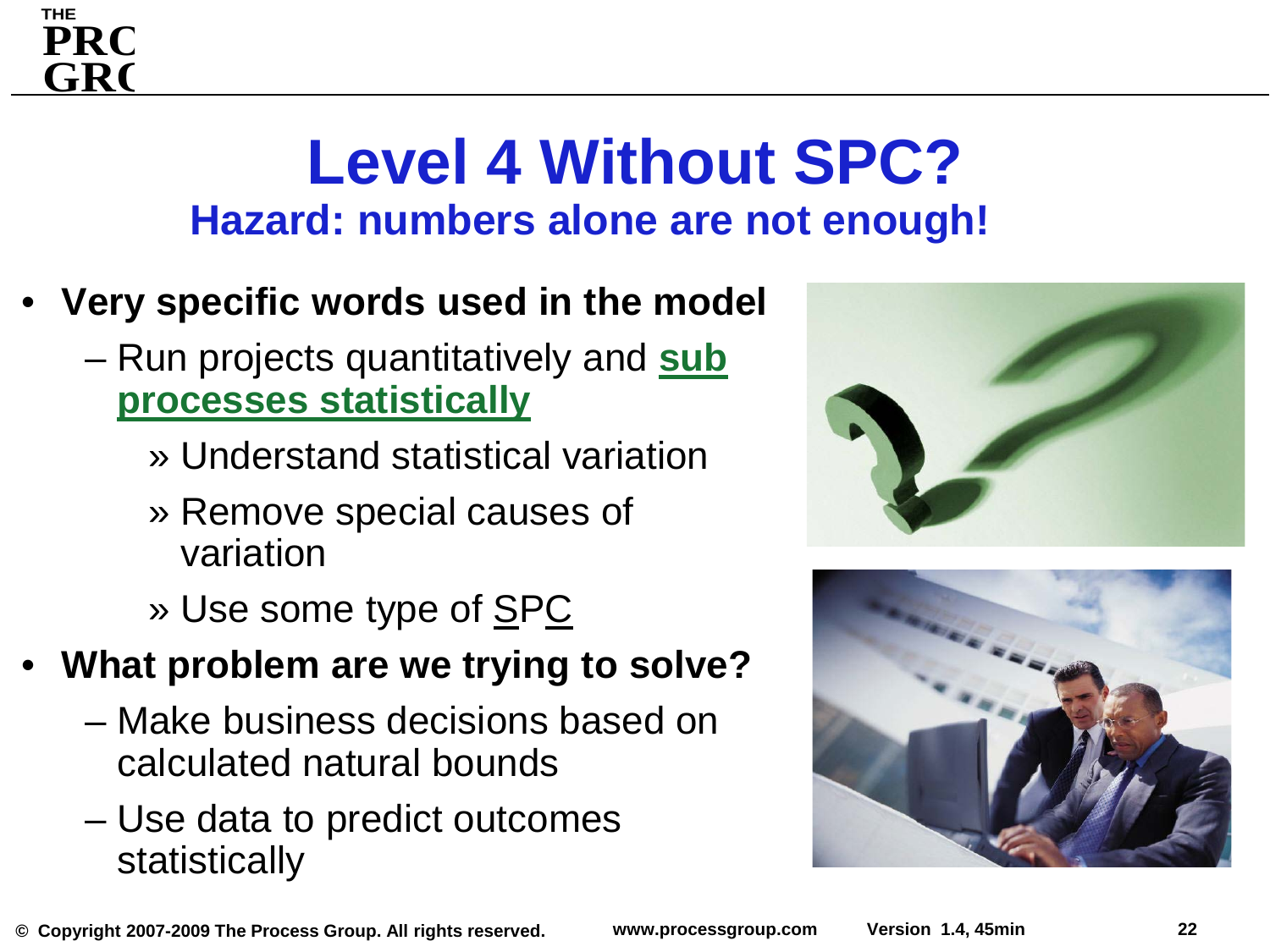## **Code Quality Example**

**THE**

GR(

**PRC** 

**Code Inspection Defect Density** (with trial control limits)



**© Copyright 2007-2009 The Process Group. All rights reserved. www.processgroup.com Version 1.4, 45min**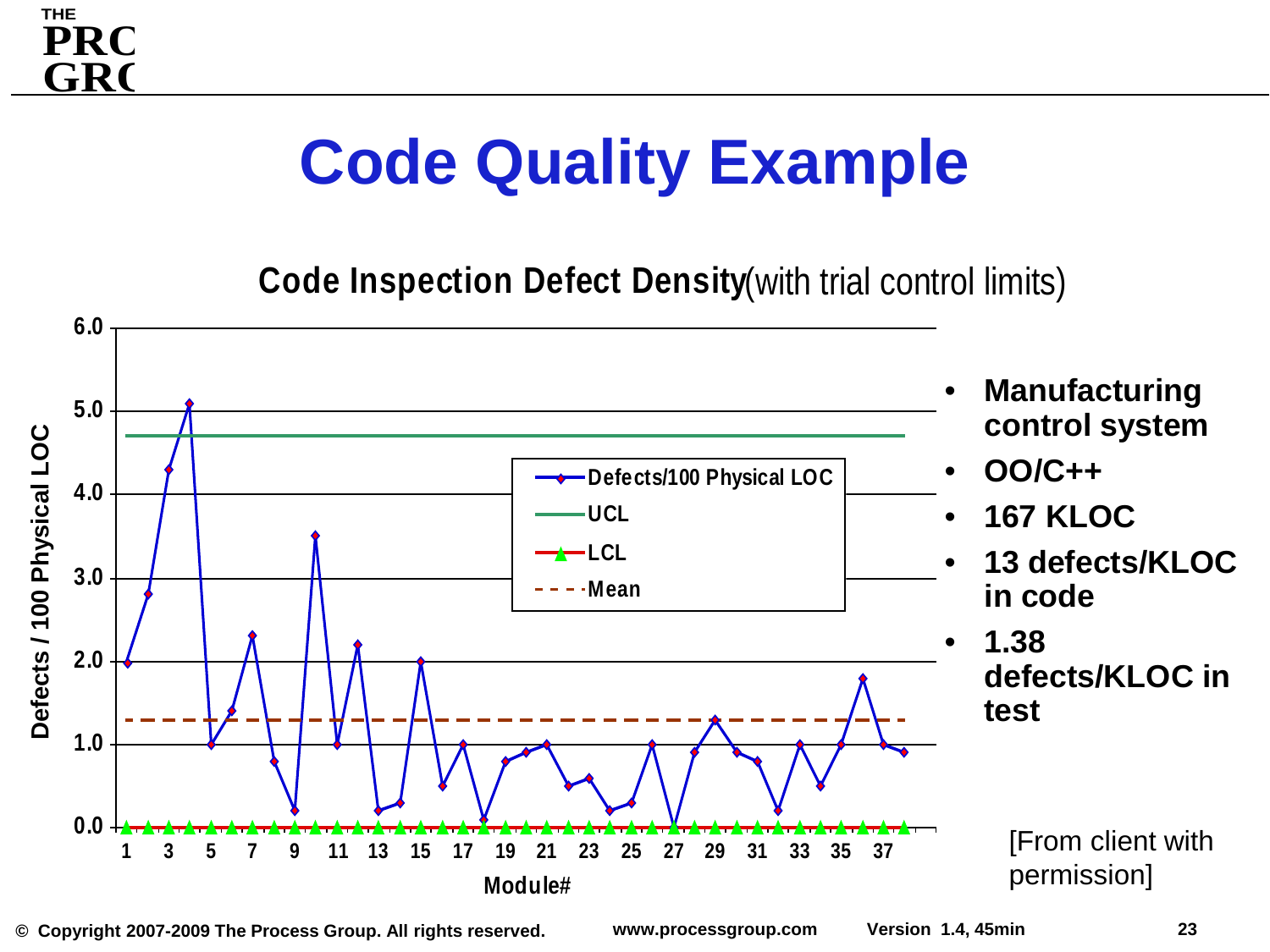## **Maturity Level 5**

#### **Hazard: not building on statistically stable (L4) processes**



#### **Continual improvement means measurably improving process capability in a controlled fashion.**

Chart from CMMI Intro. **© 2002 by Carnegie Mellon University**

**© Copyright 2007-2009 The Process Group. All rights reserved. www.processgroup.com Version 1.4, 45min**

**THE**

**GRO**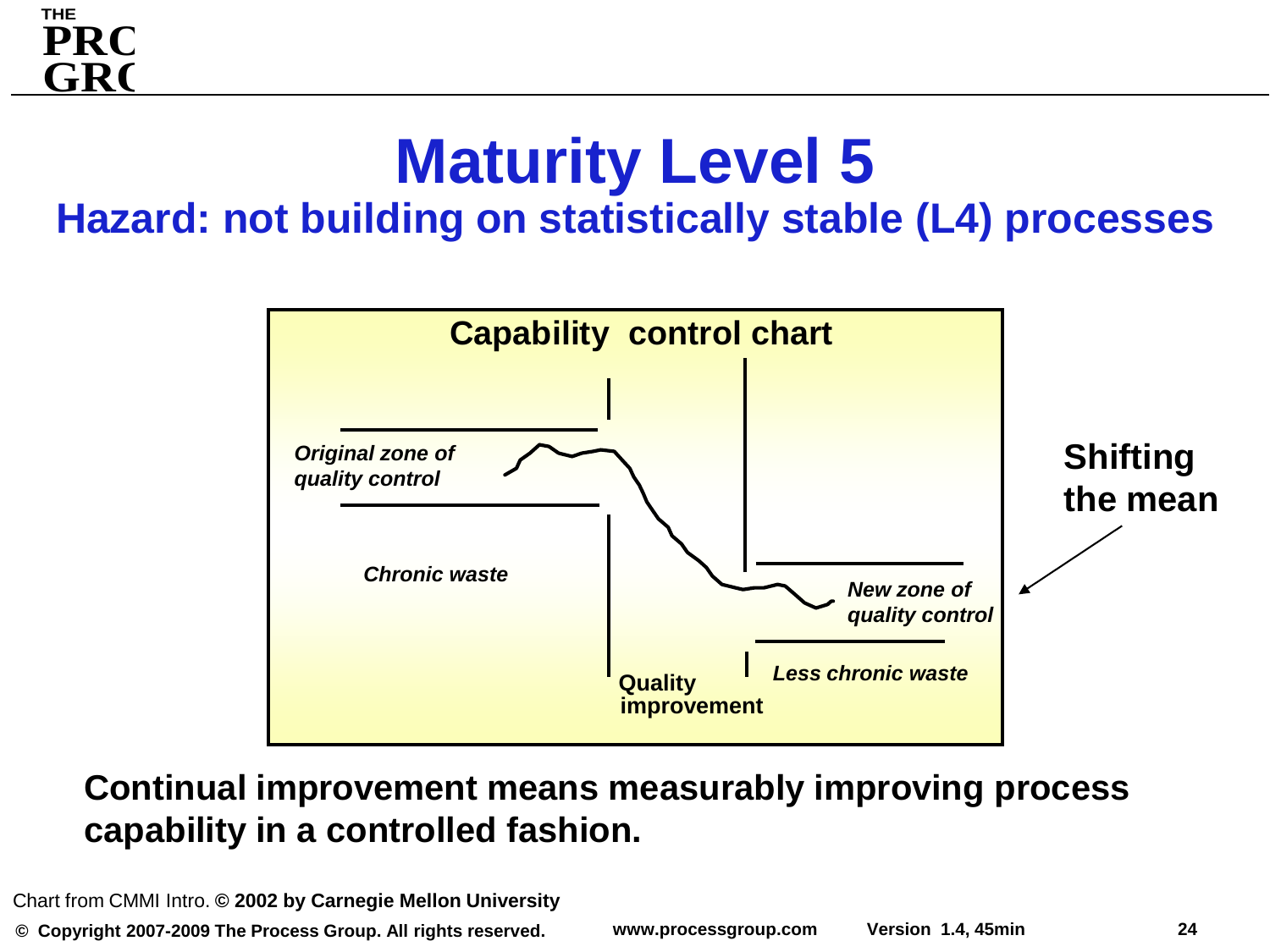## **Maturity Level 5 (Cont.)**

**Hazard: not building on statistically stable (L4) processes**

- **It is easy to interpret Level 5 Process Areas as qualitative. You might think that:**
	- Casual Analysis and Resolution (CAR) could consist of **brainstorming** causes
	- Organizational Innovation and Deployment (OID) could be mistaken for **qualitative** improvement
		- » Qualitative improvement is L3 Organizational Process Focus (OPF) and Organizational Process Definition (OPD)
- **What problem are we trying to solve?**

**THE**

**GRO**

- Level 4 is intended to collect and use data statistically for prediction, control and decisions. Level 5 practices build on that to:
	- » Reduce variation of selected sub processes (remove common causes of variation), AND / OR shift the mean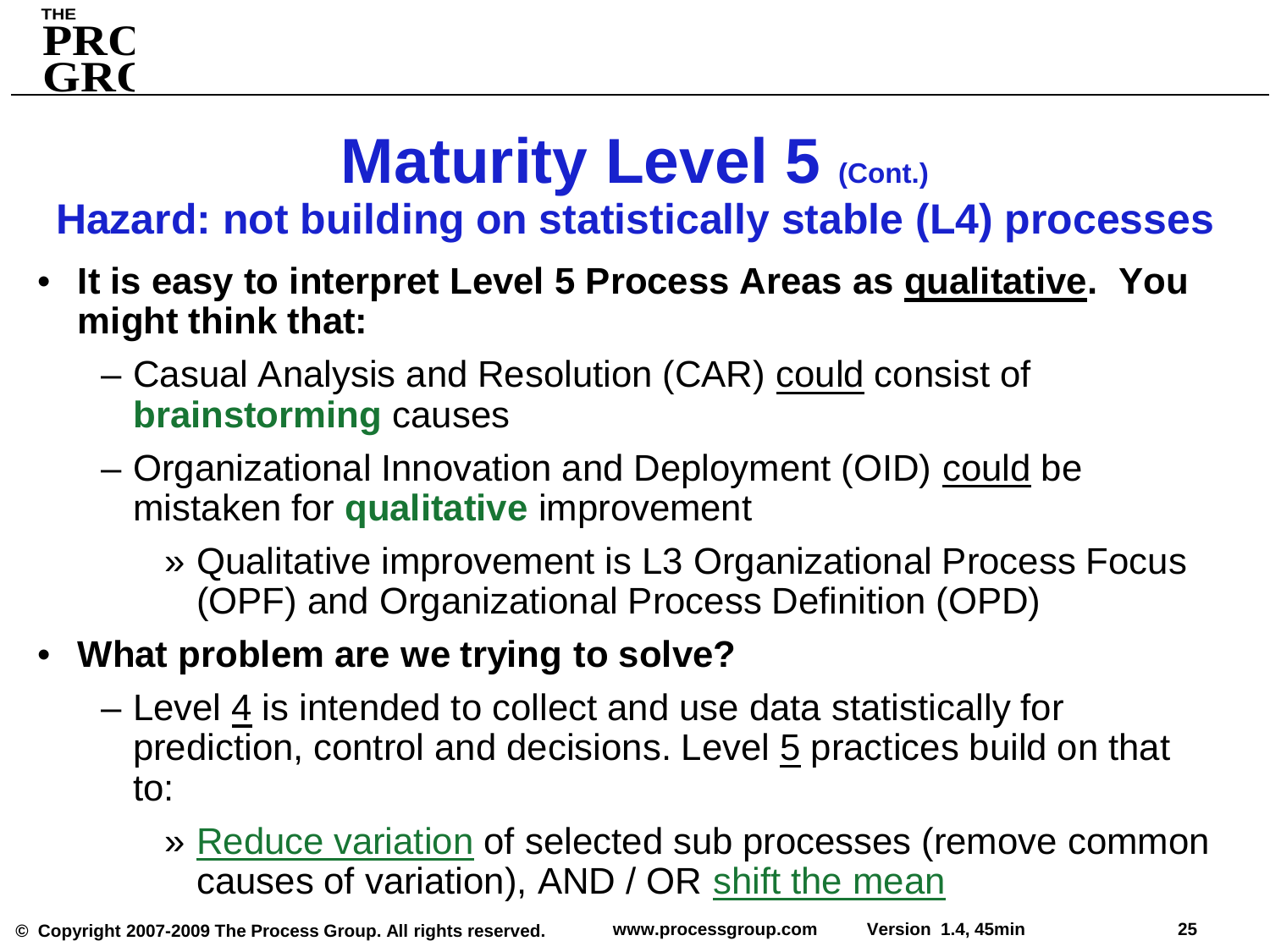### **Maturity Level 4 and 5 Crack Down? Hazard: an SEI audit takes away your dreams of Level 4/5**

- **Some appraisers have been too generous**
	- Did they NOT understand the Model?
	- Did they SELL a level?
- **What to do now?**

**THE**

GR(

- Re-educate people on the intent and details of Level 4/5?
- Be harsh on lead appraisers now?
- Take away levels?
- **What problem are we trying to solve?**
	- Devaluation of Level 4 and Level 5
		- » "I have a vendor in <city X>. They say they are Level 5 but don't even act Level 2."